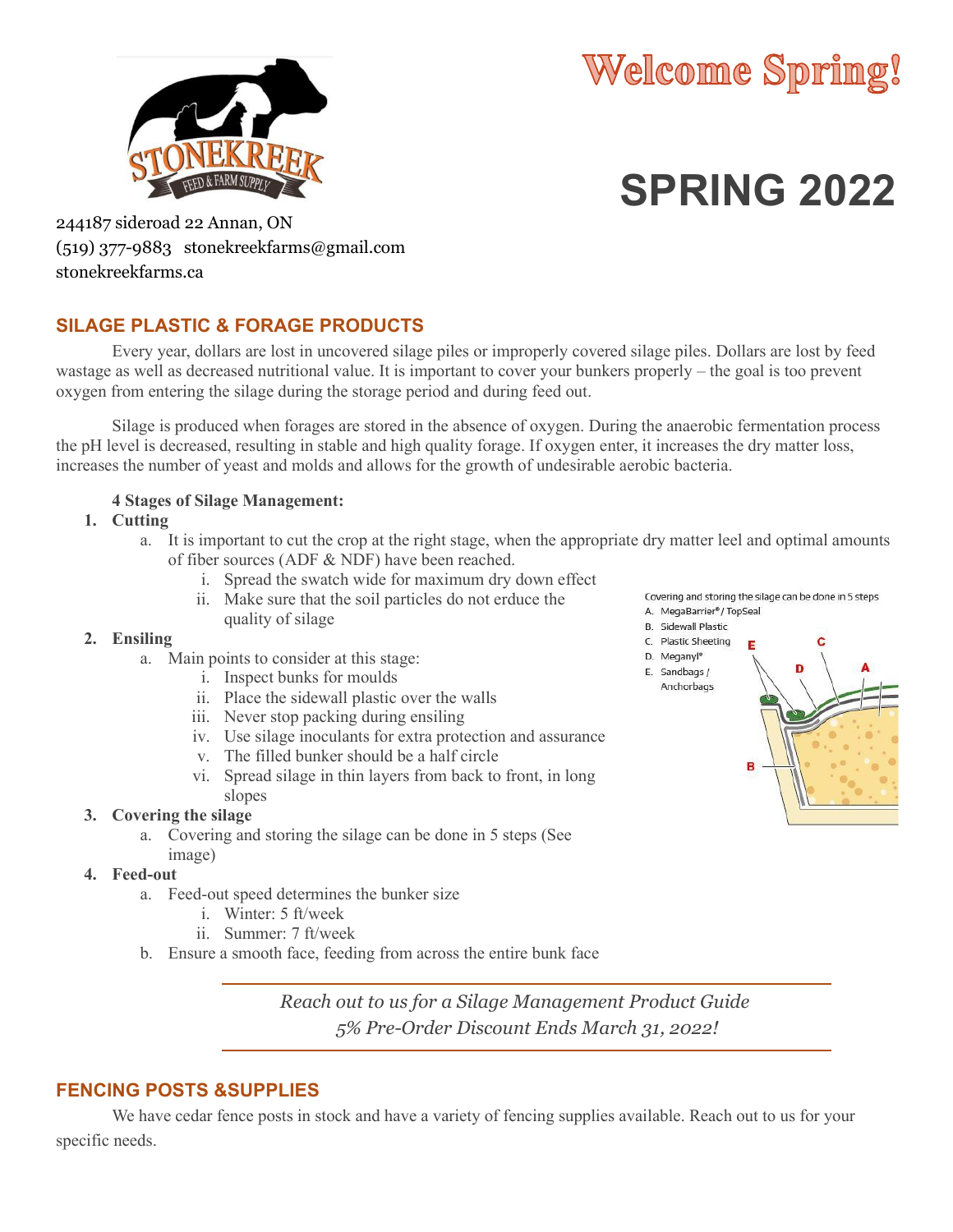## **BEEF MINERAL**

**BALING PRODUCTS**

- **Don't forget!** For every 20 bags of BCMPlus Brooder-Cow Mineral purchased before March 31, 2022, receive one FREE bag of JFM WSC16 Calf Grower!
- Pasture season is around the corner Get your pasture cattle started on JFM Pasture Mineral w/ Garlic. For best results, start feeding the mineral before fly season, so cattle have it in their system and are ready when flies come.

| <b>Net Wrap</b>        | Diameter of                      | Length of roll                          | <b>Bales/roll Bales/roll</b> |           | Bales/roll |
|------------------------|----------------------------------|-----------------------------------------|------------------------------|-----------|------------|
|                        | roll                             |                                         | 2 wraps                      | 2.5 wraps | 3 wraps    |
| <b>VH Net 48" 2600</b> | $26 \text{ cm} / 10.2 \text{in}$ | $2600 \text{ m} \times 8530 \text{ ft}$ | 210                          | 167       | 140        |
| <b>VH Net 48" 3600</b> | 29cm / 11.4in                    | 3600m / 11810ft                         | 288                          | 230       | 192        |
| VH Net 51" 3000        | 27cm / 10.6in                    | 3000m / 9850ft                          | 240                          | 190       | 160        |

| <b>Stretch Wrap</b> |                 |             | Number of wrapped bales/1 roll<br>of Megastretch |                 |                 |  |
|---------------------|-----------------|-------------|--------------------------------------------------|-----------------|-----------------|--|
|                     |                 |             | 4 <sub>ft</sub>                                  | 4 <sub>ft</sub> | $3$ ft x 4ft x  |  |
|                     |                 |             | 4 layers                                         | <b>6 layers</b> | 5ft             |  |
|                     |                 |             |                                                  |                 | <b>6 layers</b> |  |
| <b>MegaStretch</b>  | 75cm x 1500 cm  | White/Green | 28                                               | 20              | 18              |  |
|                     | 30 in x 4900 ft |             |                                                  |                 |                 |  |
| MegaStretch         | 75 cm x 1800 m  | White/Green | 33                                               | 24              | 21              |  |
| <b>Extreme</b>      | 30 in x 5900 ft |             |                                                  |                 |                 |  |

| <b>Twine</b>      | Length/Bale | Colour      | Knot            |
|-------------------|-------------|-------------|-----------------|
|                   |             |             | <b>Strength</b> |
| Vito-Uni          | 5300ft      | Cherry      | 440 lbs.        |
| $Vito-130$        | 4000ft      | Blue/Yellow | 550 lbs         |
| <b>Cotesi One</b> | 4300 ft.    | Green       | 650 lbs.        |

*5% early order discount ends March 31!*

## **SMALL SCALE PIG FARMING**

Planning on raising pigs this year? We carry a conventional, non-GMO and organic hog starter, grower/finisher as well as pig supplies. Visit Ontario Pork to find the Small Scale Pig Production guide for excellent information that will get you set up for success! Reach out to us for any assistance or support.

## **COLOSTRUM SALE!**

Testing your colostrum quality on farm is very important to the success of the calf and evaluate your dry cow program. We have a Brix Refractometer that you can use if you would like to try! For immune protection, the required levels are;

- 50 mg/mL minimum of immunoglobulins in fresh colostrum (22% Brix value)
- 100g of immunoglobulins in a single dose of colostrum replacer (30% Brix value)

*Grober Calf's Choice Total Colostrum Replacer (470g)*

*25% OFF! (Reg. \$40.50, Sale. \$30.37)*

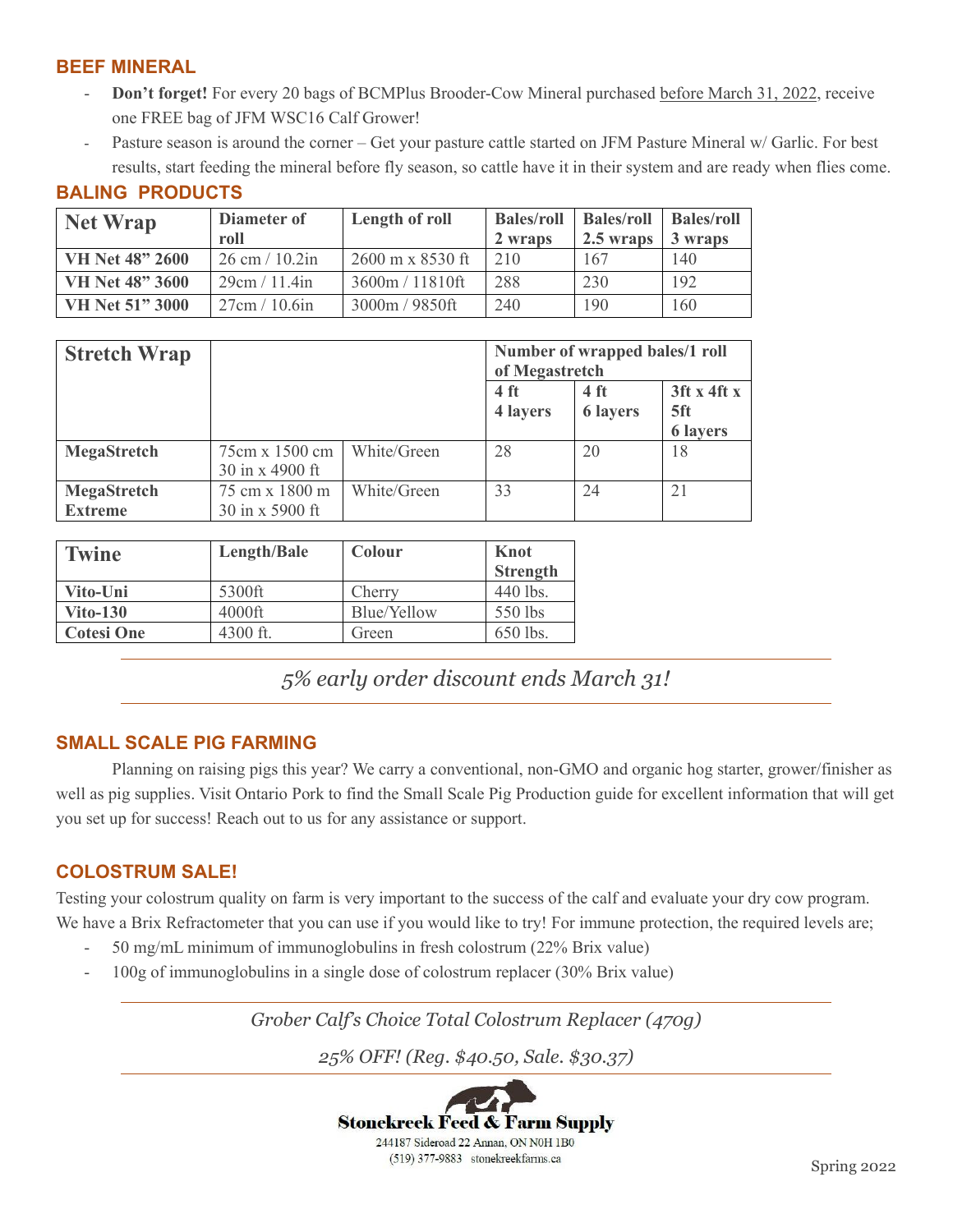## **CHICK DAYS!**

We are excited to be hosting Chick Days again this year! Chick orders are being taken now and filling up quickly. Ready-to-Lay hens sell out quickly so be sure to get your order in soon! We strongly advise you to place your orders as soon as possible for chicks!

#### **Tips for Success**

- The **key** to your **success** is **preparation** and **planning** before your chicks arrive.
- Clean, disinfect and dry the brooding area. Ensure it is warm, draft free, rodent free and inaccessible to wild birds/predators.
- Confine chicks to smaller area: ½ sq. ft. per chick and ¾ sq. ft. per turkey poult. Increase pen size after about 1 week.
- Provide clean, dry, mold free bedding. Wood shavings is okay but **do not**  use sawdust!
- Provide a heat source; hung approx. 18" from the floor, to keep them warm. Turn lamp on **24 hrs prior** to arrival. Recommended heat at floor level must be 95°C, lowering it °5 per week until 75°C is reached.
- 1 x 24" feeder for every 25 birds, 1 gal. fountain for every 50 birds.
- Upon arrival, move chicks promptly into brooding pen. **Dip the beaks** into lukewarm water before you turn them loose. This will ensure they don't "chill down" which is especially **critical** for **White Rocks**.

#### **Chicks Available: Layer Chicks**

- ~ White Leghorn
- ~ Rhode Island Red x Columbia
- $\sim$  Black Sex Link
- ~ Plymouth Barred Rock
- ~ ISA Brown (Red Sex Link)

**Meat Bird Chicks** ~ White Rock (Broiler) – Fast growth

#### **Ready to Lay Pullets** ~ ISA Brown (Red Sex Link)

## **Turkeys/Waterfowl**

- ~ Large White Turkeys
- ~ White Muscovy Ducks

# *The key to success is preparation and planning!*

*Most baby chick loss is caused because the chick does not start to eat or drink*

|                       | <b>Product Availability</b> |         |         |            |                             |                         |
|-----------------------|-----------------------------|---------|---------|------------|-----------------------------|-------------------------|
| <b>Delivery Dates</b> | <b>Chicks</b>               | Turkeys | Muscovy | <b>RTL</b> |                             | Place Order Before Date |
|                       | Day Old                     | Day Old | Day Old | 18-20 Wks  | <b>Chicks &amp; Turkeys</b> | <b>RTL</b>              |
| Friday, May 6         |                             |         |         | n/a        | Thursday, March 31          |                         |
| Tuesday, May 10       | n/a                         | n/a     | n/a     |            |                             | Monday, April 4         |
| Friday, May 27        |                             |         |         | n/a        | Thursday, April 21          |                         |
| Friday, June 17       | s                           |         |         | n/a        | Thursday, May 12            |                         |
| Friday, July 8        |                             |         |         | n/a        | Thursday, June 2            |                         |
| Friday, August 12     |                             |         | n/a     | n/a        | Thursday, July 7            |                         |

*Please place all orders 5 weeks in advance to delivery date. Ready-to-Lay Hens sell quick so place orders ASAP!*

*Check out our online store to order your chick supplies! Hint – There are SALES here too!<www.stonekreekfarms.etailpet.com>*



.